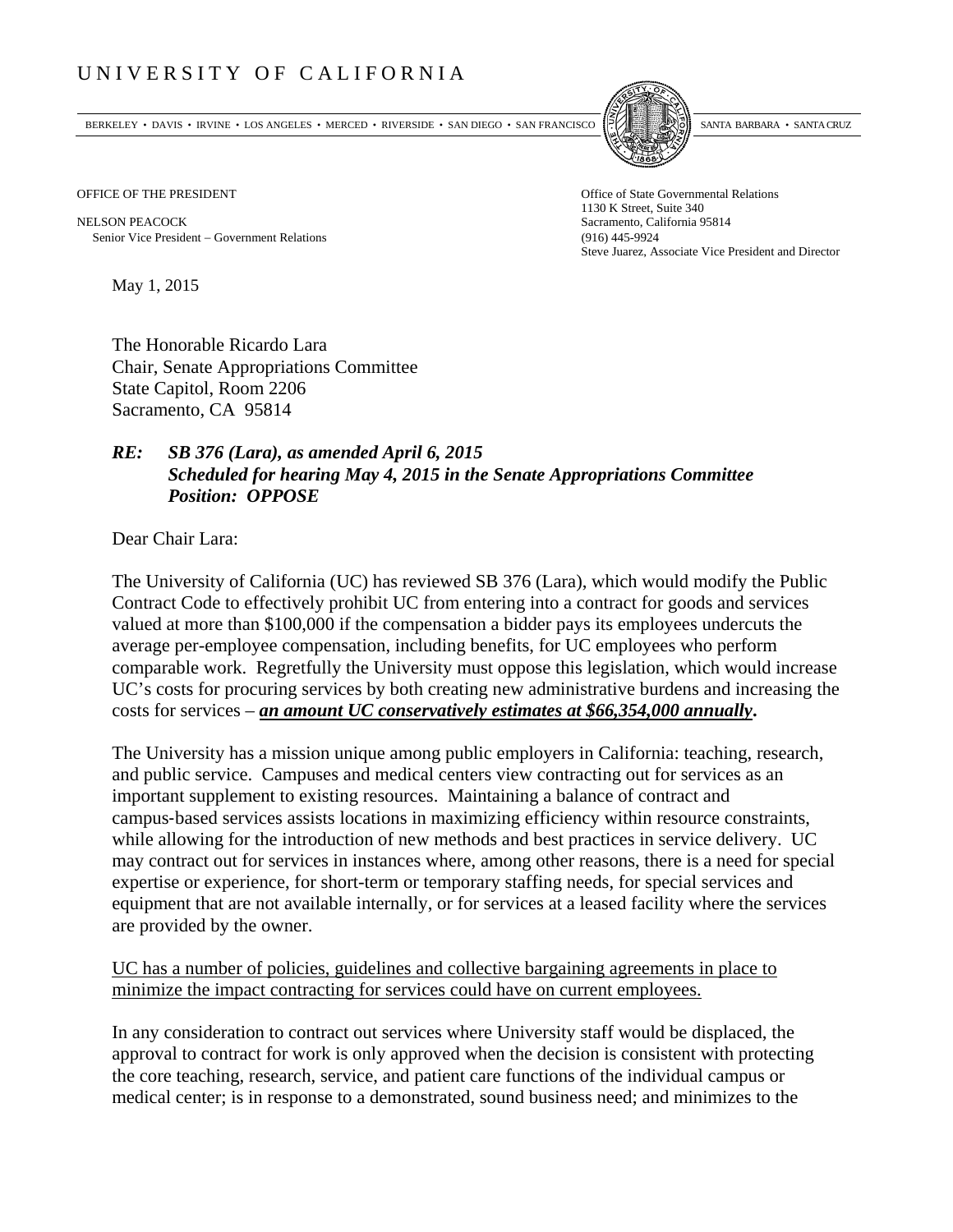extent possible the impact on University staff. The current Guidelines on Contracting for Services at the University of California (guidelines) acknowledge the circumstances under which the University may need to contract for services. Included in the guidelines is a provision for advance review by the Office of the President for those contracts that may result in the displacement of University staff and that exceed \$100,000 per year.

The guidelines also require compliance with the specific provisions of personnel policies and collective bargaining agreements that apply to any particular employee group that may be affected. For example, some of UC's collective bargaining agreements contain specific provisions stating that the University will not contract out for services solely on the basis that savings will result from lower contractor pay rates and benefits for services customarily performed by bargaining unit employees or that result in layoff of bargaining unit employees.

## SB 376 would significantly increase both the costs of services UC contracts for as well as the costs to administer such contracts.

Since the start of the fiscal crisis the University has engaged in a sustained systemwide effort to change its procurement practices to not only reduce the price it pays for goods, materials and Services, but to streamline administrative processes to generate additional savings. UC's strategic sourcing initiative and P200 project seek to use strategic and collaborative sourcing methods to optimize spend and purchasing activities across the UC system, creating significant savings for the university. Strategic sourcing takes advantage of the combined buying power of 10 UC campuses and their affiliates to cut costs for common goods and services resulting in better pricing, quality, and overall service. P200 seeks to recapture \$200 million annually that is currently lost through sub-optimal purchasing contracts and practices, redirecting these critically needed funds to support UC's core mission. UC believes that SB 376 hinders these efforts and would greatly increase not only the cost to administer competitively bid contracts **(***currently estimated at \$354,000 annually***)** but would also increase the prices that UC must pay for contracts for services provided to the University *by approximately \$66 million annually***.** 

SB 376 would significantly increase the administrative costs associated with the competitive bidding process at UC because it would require a complex calculation and analysis of positions and compensation data prior to the issuing of any request for proposal (RFP) that UC would issue for goods, materials and services. UC would be required to include a calculation of the average per-employee value of total compensation, including benefits, for UC employees who perform comparable work at the location. To maximize our bargaining power, UC's strategic direction is to engage in systemwide RFPs whenever possible. If SB 376 took effect as written, UC would be required to collect salary and benefits data from every location potentially participating in the RFP.

By altering the definition of who can qualify as a lowest responsible bidder, SB 376 will drive up the price that UC pays for its contracts by limiting the number of vendors who will submit bids. Many businesses, including small businesses, may not have the resources to respond to a UC RFP under the requirements of SB 376 and therefore may be less likely to submit bids.